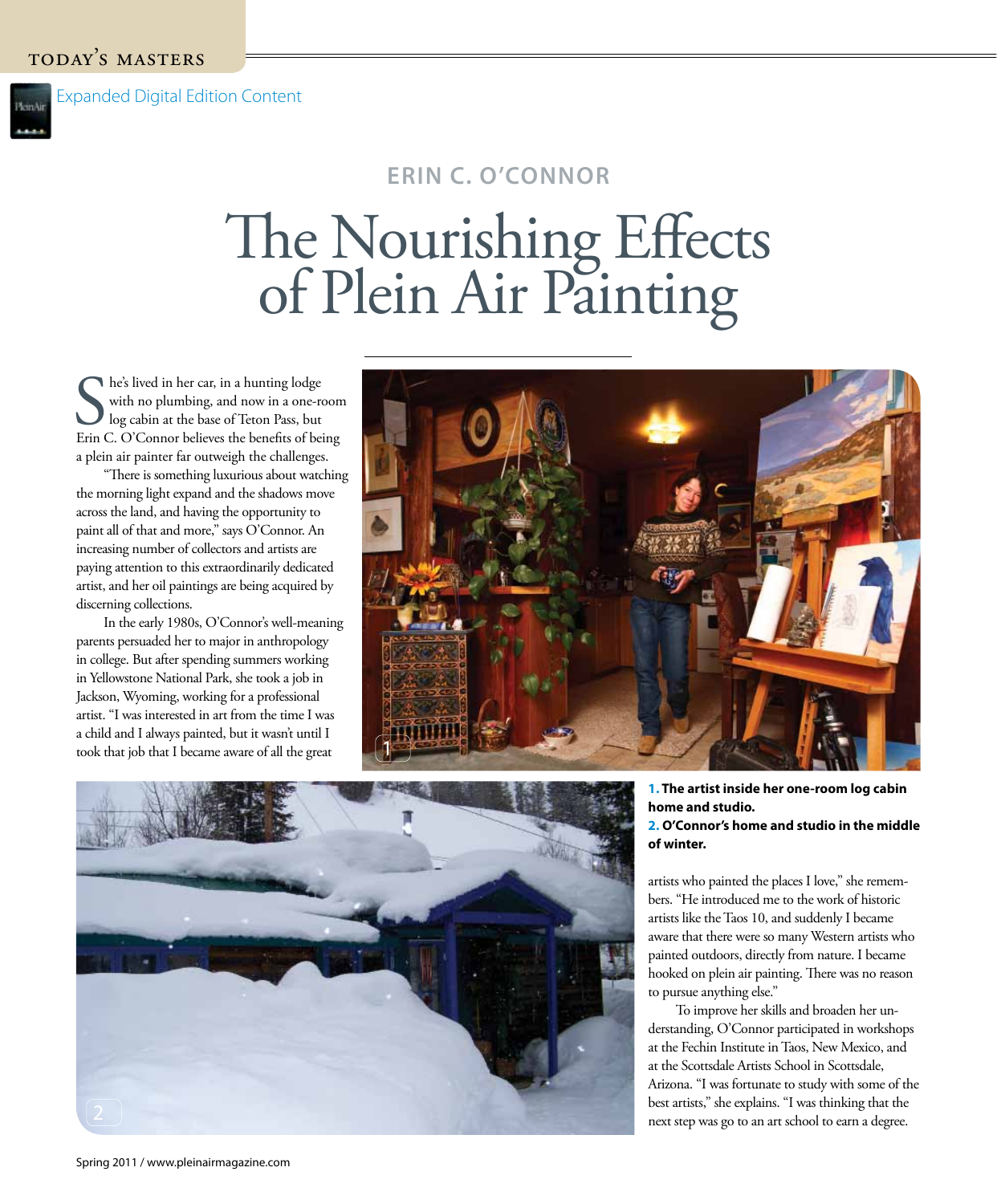

## **Refuge**

2007, oil, 14 x 18 in. Collection the artist

Fortunately, Greg McHuron, one of my teachers, advised me that I would be much better off drawing and painting every day and also looking at the work of great artists. That was such valuable advice; I avoided going into debt to pay for art school, and in part because of that I was able to concentrate fully on plein air work."

When she first moved to Jackson, O'Connor lived in her car until she could afford to rent a small hunting cabin at the base of Wyoming's Teton Pass. "I lived in that cabin for six years without running water, but I was young, hardy, and totally dedicated to being an artist," she says. "Eventually another log cabin in the complex be-

came available, and I moved into that one because it had plumbing. The advantage of living in a small house-studio is that my paintings are always front and center. I have my tea in the morning while I look at my canvases, and I can start painting while I'm still in my pajamas. Friends joke that I can cook breakfast with one hand and paint with the other, and they know that if they want to see my latest painting, they have to open the oven. Yes, I use my oven as a drying rack."

O'Connor goes on, "My other studio is in the back of my truck. All my painting gear is in there, along with my sleeping bag, camp stove, water, clothes, and food. I love driving off to participate in long plein air events. There is a certain Zen to living within the environment I'm painting. The solitary, meditative aspects only enhance the experience. The magnetic frequency of the earth's surface

is roughly 7.5 hertz, which corresponds to the theta and alpha brain waves that occur during meditative and creative states. I find that compelling. Painting and living out of my truck is when I'm happiest."

Most of the subjects O'Connor paints are ones that capture her attention at the moment she sees them. "I do take note of places I might want to return to at a particular time of the day, when the pattern of sunlight and shadow might be most appealing, but in general I make the decision to paint a subject on the spot," she explains. "I could be intrigued by the juxtaposition of positive and negative spaces, the sweep of space from the foreground to the background, the balance of warm and cool colors, the color of the sky in the early morning, or any momentary experience I can capture on canvas. I make a quick thumbnail sketch in graphite on paper to evaluate the com-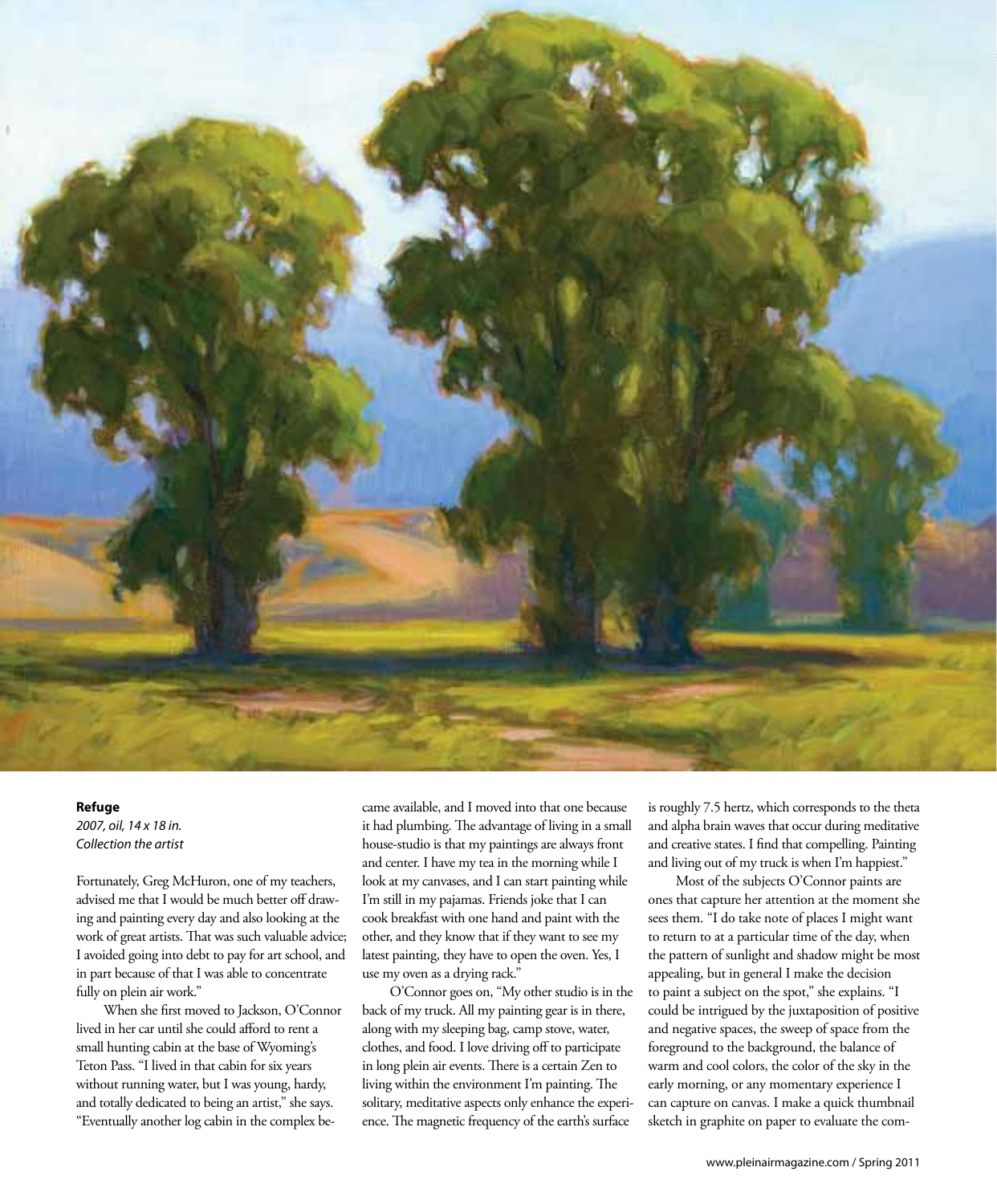

**17 Mile Cypress** 2005, oil, 14 x 18 in. Private collection

**Ascension** 2008, oil, 8 x 10 in. Private collection

position, and if the arrangement of shapes and values works, I set up to paint.

"I edit what I see while I am painting, trying to emphasize the design qualities in the shapes, edges, colors, and patterns. I really admire artists like William Wendt, E. Martin Hennings, Franz Bischoff, and Maynard Dixon, who made bold graphic statements in their paintings, and to a certain extent I strive for the same presentation. I don't take a lot of photographs of a subject while I'm on location because I'm not interested in adding a lot of details to my paintings. In fact, when I do take photographs I'm often surprised to discover there were objects within my field of vision that I overlooked. I'll look at the snapshot and think,